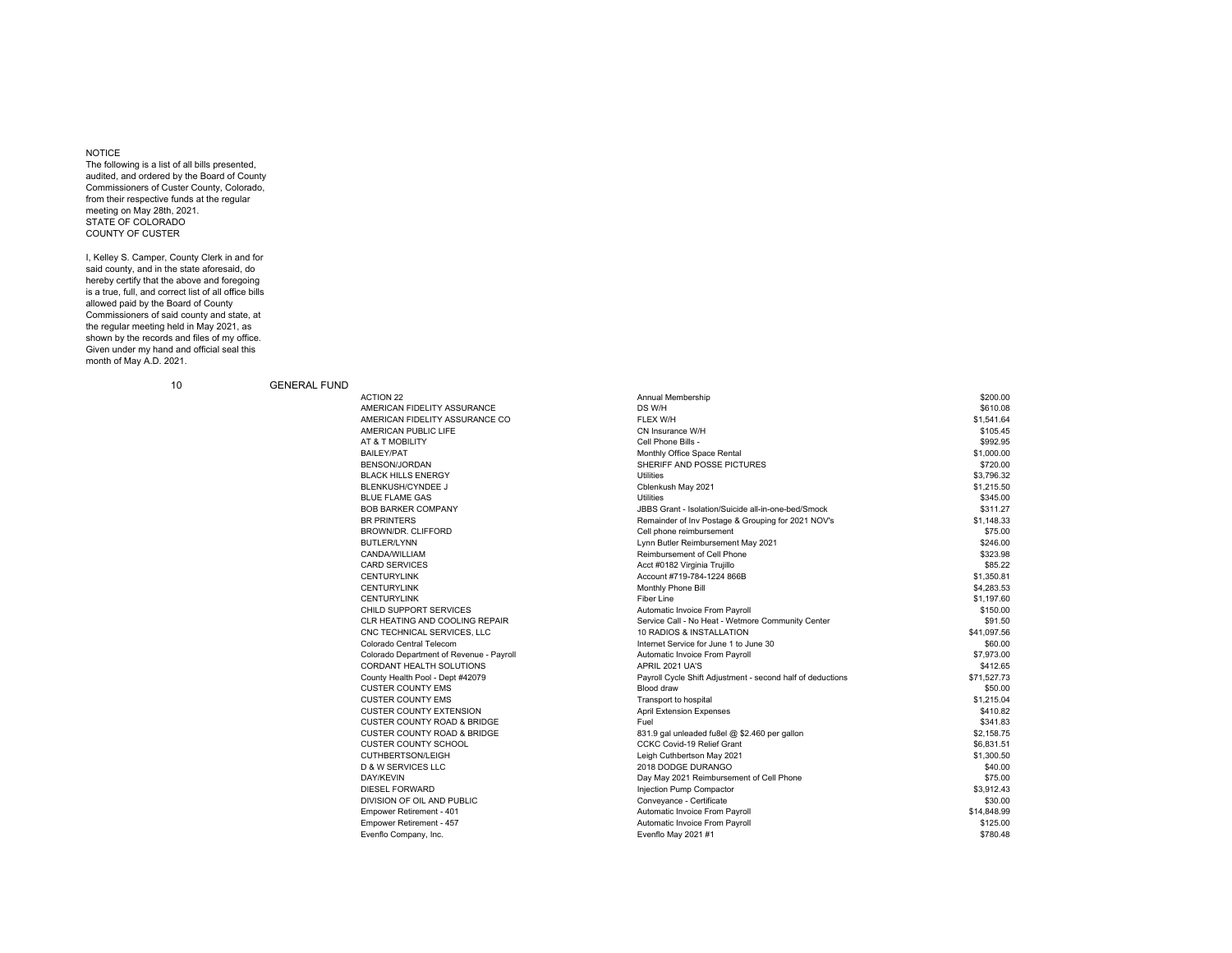| FAMILY SUPPORT REGISTRY                                   | Automatic Invoice From Payroll                             | \$442.00     |
|-----------------------------------------------------------|------------------------------------------------------------|--------------|
| <b>FIORE/PATRICK</b>                                      | Patrick Fiore phone reimbursement for May 2021             | \$16.99      |
| <b>FLOWER/TOM</b>                                         | Reimbursement                                              | \$302.45     |
| <b>GLOVER/ERICKA</b>                                      | Hourly custodial wages during COVID vaccine clinics        | \$115.00     |
| <b>GREATAMERICA FINANCIAL SVCS</b>                        | Great America Financial Services May 2021                  | \$495.62     |
| HIGH ALTITUDE GARDENING CLUB                              | Landscaping - Mulch, Replacement Plants, and Weed Barrrier | \$300.00     |
| HOPE LUTHERAN CHURCH                                      | Lange Hall Rental April 2021                               | \$825.00     |
| JONES/TINA                                                | Reimbursement Expenses Meetings                            | \$80.67      |
| <b>KEAR/MICHAEL</b>                                       | REIMBURSEMENT / lights in patrol room                      | \$84.94      |
| LEGALSHIELD                                               | Insurance W/H                                              | \$38.85      |
| LOWE'S PAY & SAVE INC                                     | SHERIFF'S OFFICE                                           | \$103.49     |
| <b>MARTIN/RHONDA K</b>                                    | Rmartin Reimbursement May 2021                             | \$520.92     |
| MB POLICE EQUIPMENT                                       | Robert Hill                                                | \$311.96     |
| MCFARLAND OIL                                             | Fuel                                                       | \$2,979.31   |
| MHC KENWORTH                                              | <b>Compactor Parts</b>                                     | \$248.46     |
| <b>MSR West</b>                                           |                                                            | \$215.00     |
|                                                           | MSR West May 2021                                          |              |
| <b>NACO</b>                                               | County Membership Dues                                     | \$450.00     |
| NAPA AUTO PARTS OF WESTCLIFFE                             | Oil & air filters                                          | \$1,407.12   |
| <b>NASRO</b>                                              | Advanced SRO training (Barr); order #42151799              | \$345.00     |
| <b>NORUP GAS INC</b>                                      | Propane                                                    | \$1,123.46   |
| OAK DISPOSAL SERVICE                                      | 205 S. 6th St - 2yd Weekly Removal                         | \$245.00     |
| OFFICE DEPOT                                              | Account #57822233 Office Supplies                          | \$611.99     |
| POWELL/ANNA                                               | <b>CCKC Marketing Work and Supplies</b>                    | \$940.22     |
| PSYCHOLOGICAL DIMENSIONS P C                              | Hinshaw Psych Eval                                         | \$225.00     |
| PV Business Solutions                                     | 2021 OSHA Journal                                          | \$298.50     |
| <b>RED BALL SALES</b>                                     | <b>CLEANING SUPPLIES</b>                                   | \$107.96     |
| REEVES CO INC.                                            | 2 NAME PINS                                                | \$27.95      |
| ROGERS/KRIS                                               | Kris Rogers Reimbursement May 2021                         | \$88.44      |
| ROTH/VERNON                                               | Coroner Work - May                                         | \$150.00     |
| ROUND MTN WATER & SANITATION                              | 702 Rosita Ave Water Usage                                 | \$32.90      |
| SALT LAKE WHOLESALE SPORTS                                | 230 GR Full Metal Jacket, Nathan Koury                     | \$249.00     |
| SAN ISABEL ELECTRIC ASSOC INC                             | Acct #478300 - Svc 03/24/21 - 04/24/21                     | \$430.29     |
| SANGRE DE CRISTO ELECTRIC                                 | Utilities                                                  | \$551.61     |
| SANOFI PASTEUR INC.                                       | Sanofi Pasteur Inc May 2021                                | \$82.27      |
| SBA STRUCTURES LLC                                        | UTILITY REIMBURSEMENT                                      | \$279.03     |
| SCHNEIDER GEOSPATIAL LLC                                  | Database Connection for CIC                                | \$3,240.00   |
| SELECTIVE SITE CONSULTANTS                                | Architectural - P1 Tower - Rocky Mountain                  | \$12,395.00  |
| Social Security Administration                            | Automatic Invoice From Payroll                             | \$46,043.21  |
| STATE OF COLORADO                                         | MV                                                         | \$419.01     |
| <b>SYNCB AMAZON</b>                                       | <b>Operating Supplies</b>                                  | \$585.14     |
| <b>TERRILL/STACY</b>                                      | Monthly Reimbursements                                     | \$337.28     |
| <b>TERRY/TRACI ANN</b>                                    | Traci Terry Reimbursement May 2021                         | \$841.00     |
| TONY'S MOUNTAIN PIZZA                                     | 4/27/21 POSSE MEETING                                      | \$1,005.11   |
| TOTAL OFFICE SOLUTIONS                                    | Office Supplies                                            | \$165.83     |
| UNITED REPROGRAPHIC SUPPLY                                | Monthly Printer Invoice                                    | \$210.78     |
| US FOODS, INC                                             | Jail Food Order May                                        | \$845.88     |
| <b>USPS</b>                                               | Post Offfice Box                                           | \$150.00     |
| VALLEY ACE HOME CENTER                                    | Statement                                                  | \$1,426.12   |
| <b>VISA</b>                                               | <b>Operating Equipment/Supplies</b>                        | \$10,699.53  |
| WAXIE SANITARY SUPPLY                                     | <b>Operating Supplies</b>                                  | \$105.14     |
| WELLS FARGO FINANCIAL LEASING                             | <b>HP Wide Format</b>                                      | \$723.52     |
|                                                           | JBBS Grant - Sol Vista Mental Health Services              | \$2,546.67   |
| WEST CENTRAL MENTAL HEALTH<br><b>WESTCLIFFE PETROLEUM</b> | senior BBQ propane                                         | \$43.23      |
|                                                           |                                                            |              |
| WET MOUNTAIN TRIBUNE                                      | Community Outreach                                         | \$773.67     |
| WYATT/CHERYL                                              | Cheryl Wyatt reimbursement May 2021                        | \$90.00      |
| <b>XEROX CORP</b>                                         | B8045H - May Equip, Maintenance, Supply Charges            | \$422.56     |
| XEROX FINANCIAL SERVICES LLC                              | Lease                                                      | \$985.51     |
| YBARRA/STEPHANIE                                          | Mileage Reimbursement                                      | \$22.40      |
| PayRoll Totals                                            |                                                            | \$262,106.53 |
|                                                           |                                                            |              |
| <b>BRIDGE FUND</b>                                        |                                                            |              |
| 4 RIVERS EQUIPMENT                                        | Parts                                                      | \$11.33      |
| AMERICAN FIDELITY ASSURANCE                               | DS W/H                                                     | \$1,443.51   |
| AMERICAN FIDELITY ASSURANCE CO                            | FLEX W/H                                                   | \$366.66     |

20 ROAD AND

\$533,890.99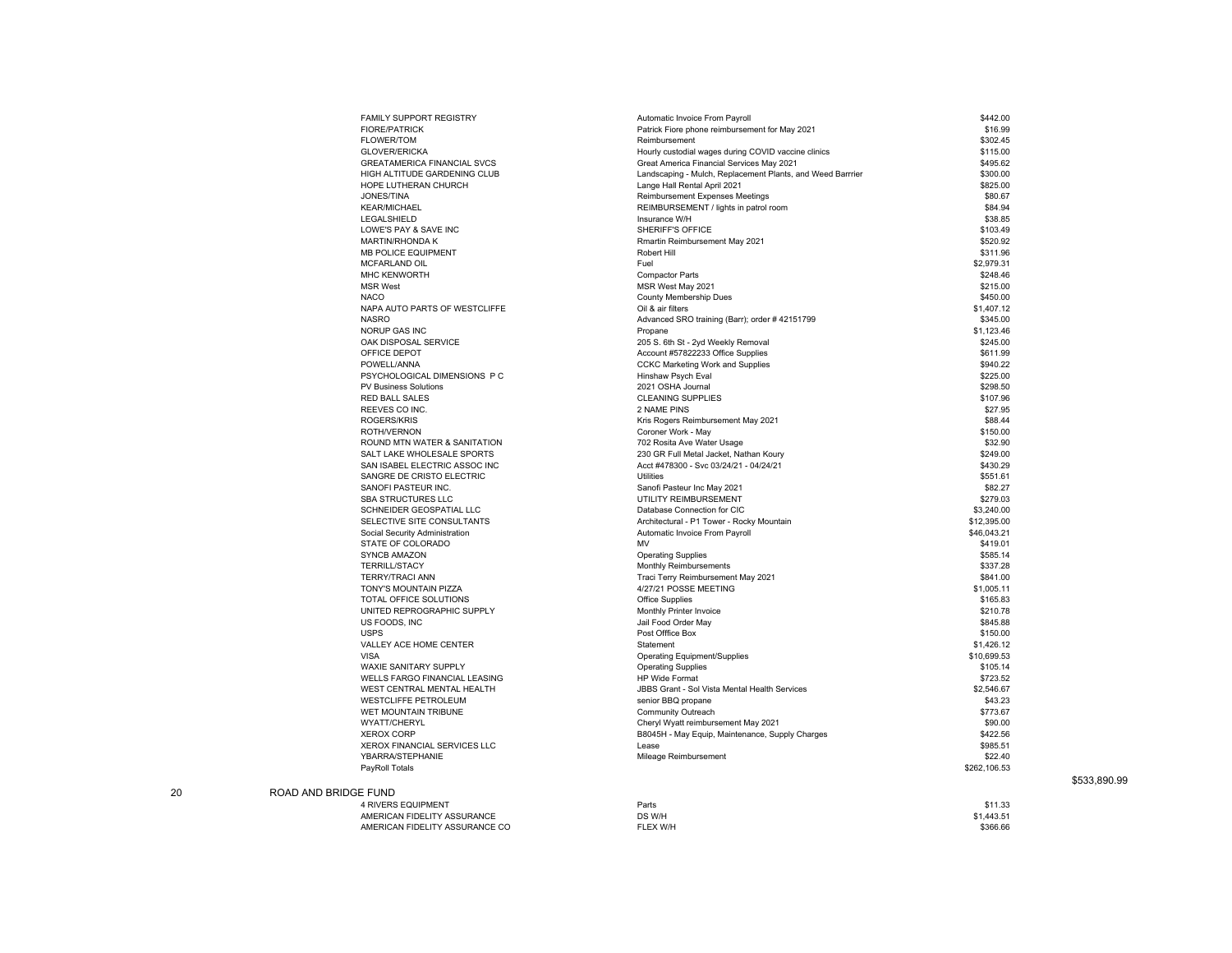|    | AT & T MOBILITY                |                                          | Cell Phone Bills -                                         | \$82.79      |              |
|----|--------------------------------|------------------------------------------|------------------------------------------------------------|--------------|--------------|
|    | <b>BLACK HILLS ENERGY</b>      |                                          | Utilities                                                  | \$382.54     |              |
|    | <b>BLUE FLAME GAS</b>          |                                          | Utilities                                                  | \$373.87     |              |
|    | <b>CENTURYLINK</b>             |                                          | Account #719-784-3455 073B Monthly Phone                   | \$412.80     |              |
|    | <b>CENTURYLINK</b>             |                                          | Account #300804540 Monthly Phone                           | \$424.97     |              |
|    |                                | Colorado Department of Revenue - Payroll | Automatic Invoice From Payroll                             | \$1,978.00   |              |
|    | CORPORATE BILLING LLC          |                                          | <b>Fuel Filters</b>                                        | \$355.89     |              |
|    |                                | County Health Pool - Dept #42079         | Payroll Cycle Shift Adjustment - second half of deductions | \$32,262.11  |              |
|    | Diamond Mowers LLC             |                                          | Mower Parts                                                | \$250.77     |              |
|    | Empower Retirement - 401       |                                          | Automatic Invoice From Payroll                             | \$4,865.74   |              |
|    | <b>FARICY FORD</b>             |                                          | Cylinder Ignit                                             | \$128.73     |              |
|    |                                | FREMONT PAVING & REDI-MIX                | 1/2" HBP                                                   | \$651.95     |              |
|    | <b>GCR TIRES &amp; SERVICE</b> |                                          | Tires                                                      | \$9,931.41   |              |
|    | <b>GMCO</b>                    |                                          | Intgri Blend                                               | \$188,423.82 |              |
|    |                                | GREAT VALLEY INDUSTRIES, INC             | Parts                                                      | \$150.42     |              |
|    | <b>HOWARD DISPOSAL</b>         |                                          | Wetmore 6 mo trash removeal                                | \$252.00     |              |
|    | LAWSON PRODUCTS INC            |                                          | Supplies                                                   | \$756.51     |              |
|    | LEGALSHIELD                    |                                          | Insurance W/H                                              | \$38.85      |              |
|    | LOWE'S PAY & SAVE INC          |                                          | Supplies                                                   | \$88.06      |              |
|    |                                | MCCANDLESS TRUCK CENTER LLC              | Parts                                                      | \$149.04     |              |
|    | <b>MCFARLAND OIL</b>           |                                          |                                                            | \$23,136.51  |              |
|    |                                | MICHIGAN STATE DISBURSEMENT              | $D$ yed #2<br>Automatic Invoice From Payroll               | \$305.00     |              |
|    |                                | NAPA AUTO PARTS OF WESTCLIFFE            | Filters                                                    | \$3,353.74   |              |
|    | <b>NEWMAN SIGNS INC</b>        |                                          |                                                            | \$314.26     |              |
|    | NORUP GAS INC                  |                                          | Signs                                                      |              |              |
|    |                                |                                          | Propane                                                    | \$357.63     |              |
|    | OAK DISPOSAL SERVICE           |                                          | <b>Trash Removal</b>                                       | \$50.00      |              |
|    | PROCOM                         |                                          | Saliva Swab for DOT Alcohol Testing                        | \$193.50     |              |
|    | PUEBLO BRAKE & CLUTCH          |                                          | Parts                                                      | \$100.30     |              |
|    | PUMPS AND MORE LLC             |                                          | Cent. Pump                                                 | \$2,521.25   |              |
|    |                                | ROUND MTN WATER & SANITATION             | Water                                                      | \$65.60      |              |
|    |                                | SAN ISABEL ELECTRIC ASSOC INC            | Acct #479200 - Svc 03/24/21 - 04/24/21                     | \$157.69     |              |
|    |                                | SEIFERT ENTERPRISES LLC                  | Naturals Boyers Pit                                        | \$6,955.20   |              |
|    | Social Security Administration |                                          | Automatic Invoice From Payroll                             | \$12,629.11  |              |
|    | <b>TEXAS REFINERY CORP</b>     |                                          | DZL PEP                                                    | \$508.37     |              |
|    |                                | VALLEY ACE HOME CENTER                   | Supplies                                                   | \$182.95     |              |
|    | WAGNER EQUIPMENT CO            |                                          | Supplies                                                   | \$20,501.09  |              |
|    | WET MOUNTAIN TRIBUNE           |                                          | Road Information                                           | \$33.00      |              |
|    |                                | XEROX FINANCIAL SERVICES LLC             | Lease, Color and Black Impressions                         | \$111.38     |              |
|    | PayRoll Totals                 |                                          |                                                            | \$77,174.82  |              |
|    |                                |                                          |                                                            |              | \$392,433.17 |
| 40 | <b>INSURANCE FUND</b>          |                                          |                                                            |              |              |
|    | ZIMMERMANS BODY SHOP           |                                          | 2020 Dodge Durango Pursuit 4 DR Wagon Repair               | \$1,895.00   |              |
|    |                                |                                          |                                                            |              | \$1,895.00   |
| 50 | CAPITAL IMPROVEMENT FUND       |                                          |                                                            |              |              |
|    |                                | COMPUTER INFORMATION CONCEPTS            | Annual Peopleware Agreement B#1467-21-02                   | \$163,900.18 |              |
|    | Envirosafe                     |                                          | 50% Deposit to Start Fabrication of 12000 Gal Tank         | \$35,040.46  |              |
|    | <b>FREDERICKPOLLS</b>          |                                          | Survey of Registered Voters in Custer County               | \$7,500.00   |              |
|    |                                |                                          |                                                            |              | \$206,440.64 |
|    |                                |                                          |                                                            |              |              |
| 55 | LODGING/TOURISM FUND           |                                          |                                                            |              |              |
|    | ADAMS/DEB                      |                                          | May CenturyLink                                            | \$66.18      |              |
|    |                                | EAGLE'S EYE PRODUCTIONS                  | <b>WMV Brochure</b>                                        | \$250.00     |              |
|    | HOOD/DONNA                     |                                          | June Rent & May Utilities                                  | \$222.76     |              |
|    | LAVA RESEARCH, INC             |                                          | Web Editor May 10 hours                                    | \$400.00     |              |
|    | <b>VISTAWORKS</b>              |                                          | May 2021 Invoices                                          | \$1,935.92   |              |
|    |                                |                                          |                                                            |              | \$2,874.86   |
| 56 | <b>HEALTH INSURANCE</b>        |                                          |                                                            |              |              |
|    |                                | AMERICAN FIDELITY ASSURANCE              | Payroll Cycle Shift Adjustment - second half               | \$686.53     |              |
|    | AMERICAN PUBLIC LIFE           |                                          | Payroll Cycle Shift Adjustment - second half               | \$58.35      |              |
|    | LEGALSHIELD                    |                                          | Payroll Cycle Adjustment                                   | \$25.90      |              |
|    |                                |                                          |                                                            |              | \$770.78     |
| 60 | <b>EMERGENCY SERVICES FUND</b> |                                          |                                                            |              |              |
|    | AT & T MOBILITY                |                                          | Cell Phone Bills -                                         | \$93.63      |              |
|    | CANDA/WILLIAM                  |                                          | Reimbursement Workshop Exp                                 | \$148.23     |              |
|    |                                |                                          |                                                            |              |              |